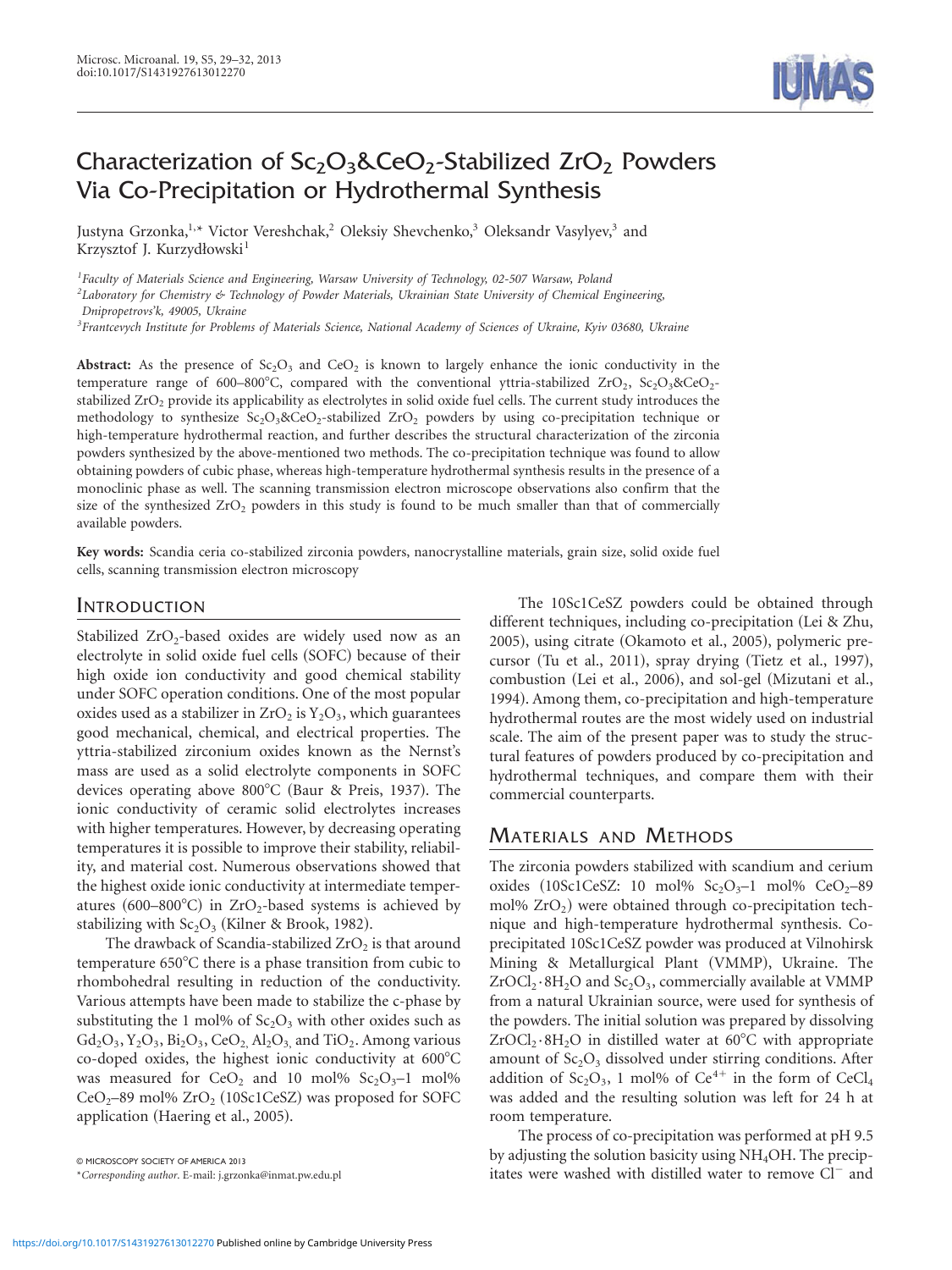|                | Table 1. The Size of Agglomerates and Particles of 10Sc1CeSZ Powders. |                                                               |                                            |                                        |
|----------------|-----------------------------------------------------------------------|---------------------------------------------------------------|--------------------------------------------|----------------------------------------|
| No             | Powder                                                                | Laser Scattering<br>Particle Size<br>Distribution<br>Analyzer | XRD Analysis-<br>Williamson-Hall<br>Method | Image Analysis—<br>Micro Meter Program |
| $\mathbf{1}$   | 10Sc1CeSZ (DKKK)                                                      | 1.4 $\mu$ m ( $\pm$ 0.4 $\mu$ m)                              | $73 \text{ nm}$                            | 83 nm $(\pm 20 \text{ nm})$            |
| 2              | 10Sc1CeSZ (Praxair)                                                   | 1.3 $\mu$ m ( $\pm$ 0.3 $\mu$ m)                              | 64 nm                                      | 141 nm $(\pm 60 \text{ nm})$           |
| 3              | 10Sc1CeSZ (co-precipitation I)                                        | 2.3 $\mu$ m ( $\pm$ 0.2 $\mu$ m)                              | $12 \text{ nm}$                            | 11 nm $(\pm 2 \text{ nm})$             |
| $\overline{4}$ | 10Sc1CeSZ (co-precipitation II)                                       | 2.0 $\mu$ m ( $\pm$ 0.2 $\mu$ m)                              | $11 \text{ nm}$                            | 13 nm $(\pm 2 \text{ nm})$             |
| 5              | 10Sc1CeSZ (hydrothermal)                                              | 3.3 $\mu$ m ( $\pm$ 0.3 $\mu$ m)                              |                                            | 13 nm $(\pm 2 \text{ nm})$             |

XRD, X-ray diffraction; DKKK, Daiichi Kigenso Kagaku Kogyo Co.



Figure 1. X-ray diffraction patterns of (1) Daiichi Kigenso Kagaku Kogyo Co. (DKKK), (2) Praxair, (3) co-precipitation I, (4) coprecipitation II, and (5) hydrothermal powders.c, cubic phase; m, monoclinic phase.

 $NH<sub>4</sub><sup>+</sup>$  ions. In order to avoid formation of the aggregates, they were dried by azeotropic distillation with butyl alcohol followed by sintering of the xerogels at  $700-850^{\circ}$ C in air. Two types of powders were produced called co-precipitation I and co-precipitation II. They differed by the water solutions used during production process, for co-precipitation I it was  $0.1 \text{ mol/L ZrClO}_4$  and for co-precipitation II it was  $1.0$  mol/L ZrClO<sub>4</sub>.

The preparation of high-temperature hydrothermal 10Sc1CeSZ powder consisted of a few steps. First, monoclinic zirconia  $(M-ZrO<sub>2</sub>)$  suspension was produced by hydrothermal decomposition of  $ZroCl<sub>2</sub>·8H<sub>2</sub>O$  water solution up to 190°C according to the following reaction:

 $ZrOCl_2 + nH_2O \rightarrow ZrO_2 \downarrow + nH_2O + nHCl.$ 

After that, the Cl<sup>-</sup> ions were washed out from M-ZrO<sub>2</sub> suspension. The mixture of nanosized  $M-ZrO<sub>2</sub>$  suspension and  $Sc(NO<sub>3</sub>)<sub>3</sub>·4H<sub>2</sub>O$  and  $Ce(NO<sub>3</sub>)<sub>3</sub>·6H<sub>2</sub>O$  salts were mixed in planetary mill, in which, after mechanical and chemical treatments,  $Sc_2O_3$  and  $CeO_2$  were deposited on  $ZrO_2$  nanoparticles. The new suspension was dried at  $90^{\circ}$ C, heated at 500°C, milled in isopropyl alcohol, dried at 90°C again, and annealed at  $600-700^{\circ}$ C for 4 h. The applied heat treatment results in the mechanically activated diffusion of Sc and Ce into monoclinic  $ZrO<sub>2</sub>$  that transforms it into cubic phase. Finally, the nanosized powder of 10Sc1CeSZ composition was obtained, which is referred to as hydrothermal in the further text.



**Figure 2.** The bright-field scanning transmission electron microscope images of Daiichi Kigenso Kagaku Kogyo Co. (a) and Praxair (b) powders.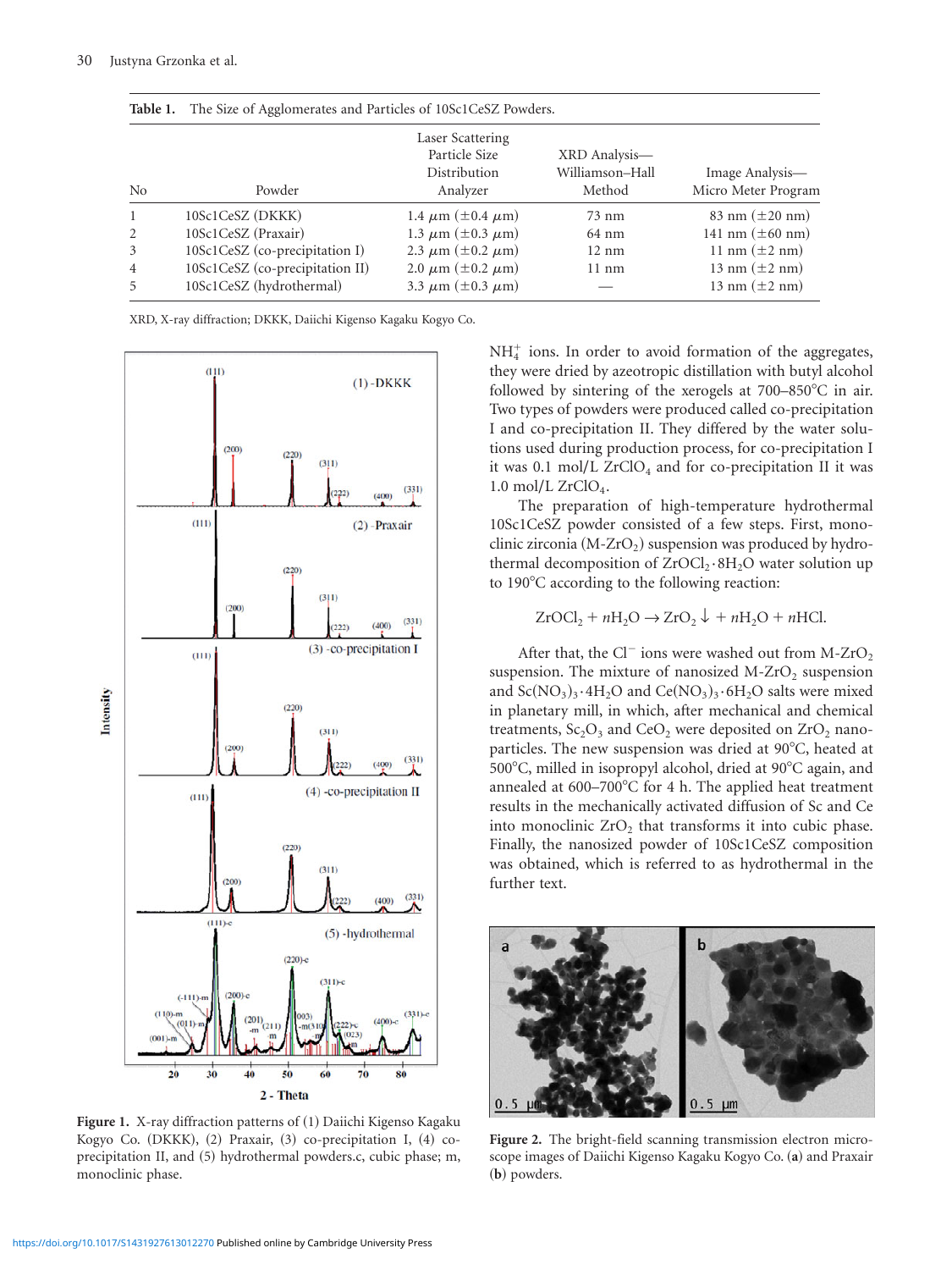

Figure 3. The bright-field scanning transmission electron microscope (STEM)  $(a-c)$  and high-resolution STEM  $(d-f)$  images of 10Sc1CeSZ powders prepared with co-precipitation I  $(a,d)$ , co-precipitation II  $(b,e)$ , and hydrothermal ~**c**,**f**! techniques.

Properties of the obtained powders were compared against the properties of two commercial powders manufactured by Daiichi Kigenso Kagaku Kogyo Co. (DKKK), Japan, and Praxair Surface Technologies, USA, by coprecipitation and spray pyrolysis techniques, respectively. The list of the parameters used to characterize the powders is presented in Table 1.

The structure characterization of 10Sc1CeSZ powders was carried out with high-resolution scanning transmission electron microscope (STEM, Hitachi HD-2700, 200 kV, C<sub>s</sub> corrected) with energy-dispersive X-ray spectrometer.

The X-ray diffraction (XRD) experiments were performed using Philips PW 1830 diffractometer for angle range  $2\Theta$  from  $20$  to  $80^\circ$ . The X-ray and electron diffractions were used to identify the phases. The size of grains was calculated by the Williamson–Hall method from XRD spectra and by image analyses, using the dedicated MicroMeter computer software. For image analyses, the randomly selected five high-resolution images were used for each powder. The size of powder agglomerates was estimated with a laser scattering analyzer Horiba LA-950.

#### **RESULTS**

The results of XRD analyses are presented in Figure 1. The diffraction patterns reveal the presence of cubic phase in all powders. More detailed investigations of the hydrothermal powder show that it contains the monoclinic phase as well (Fig. 1). The XRD reveals that commercial powders have narrow peaks, indicating larger crystallites, whereas wide peaks for the powders prepared by co-precipitation and high-temperature hydrothermal techniques suggest the presence of fine crystallites.

The results of size estimate via the Williamson–Hall method (see Table 1) show that size of 10Sc1CeSZ DKKK and Praxair powders are similar and equal to 73 and 64 nm, respectively. The size of the crystallites of the co-precipitated powders was estimated at 12 and 11 nm. With respect to the size of the hydrothermal powder, application of the Williamson–Hall method was not possible because of the coexistence of the monoclinic phase and cubic phase, the peak positions of which are overlapped.

The microstructure characterization performed for commercial DKKK and Praxair powders are illustrated in Figure 2. The images shown in this figure show particles of these two powders in the diffraction contrast (bright field). One can observe that DKKK powder agglomerates, whereas Praxair powder particle resemble platelets typical for sintered ceramics containing domains and well-faceted surfaces.

Observations performed on the co-precipitation I, coprecipitation II, and hydrothermal powders show the heavy agglomeration, which is connected with the nanometer size of the particles (Figs.  $3a-3c$ ). The small size of particles called for high-resolution STEM (HR STEM) observations presented in Figure 3 together with fast Fourier transformation. The amorphous contaminations coming from the production process are also visible in HR STEM images  $(Figs. 3d-3f).$ 

The HR STEM images were analyzed with the MicroMeter software. The size of particles for commercial powders determined with this method was found to be equal to